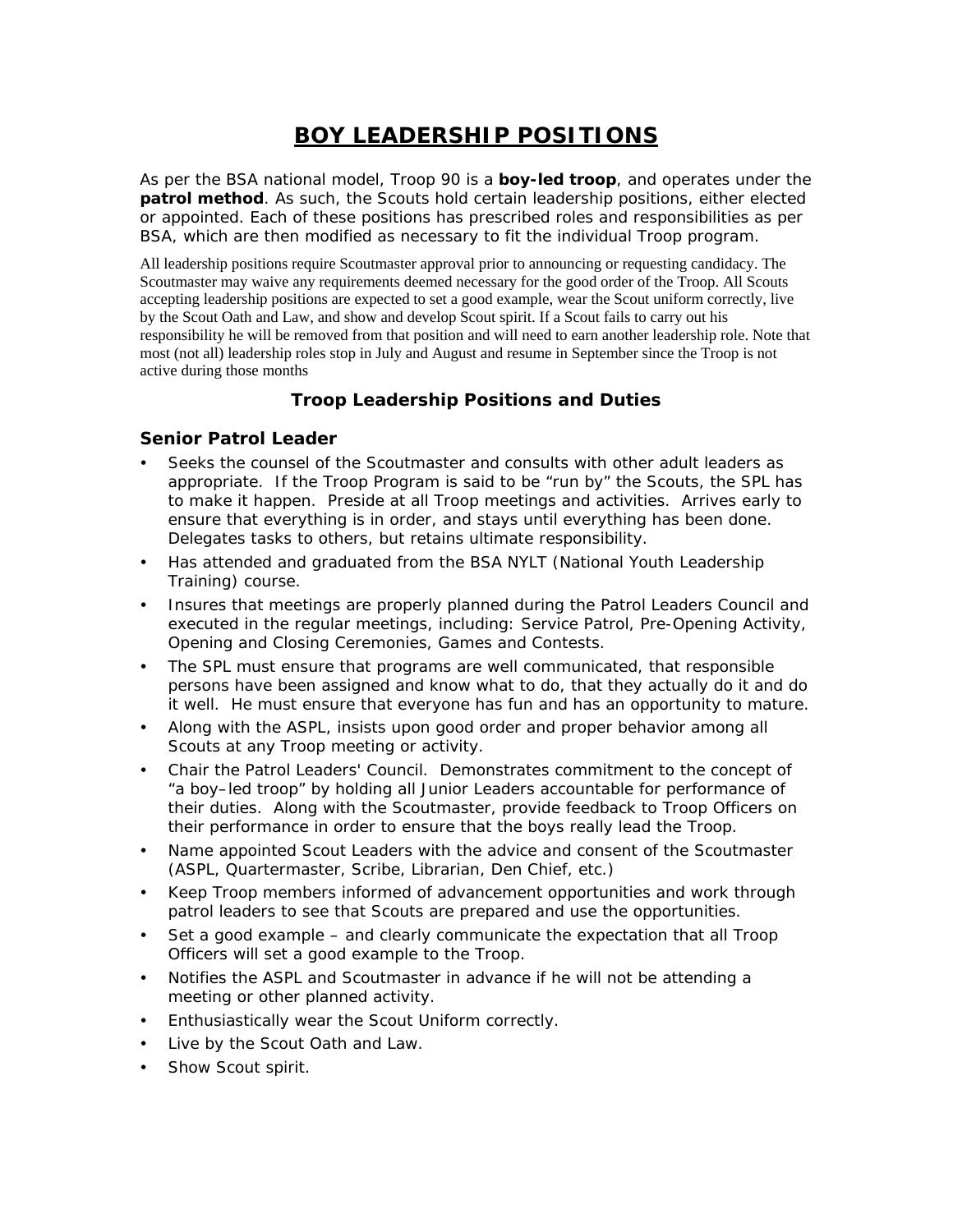#### **Assistant Senior Patrol Leader**

- Takes over troop leadership in the absence of the Senior Patrol Leader. The rest of the time, the ASPL is the SPL's right hand and is very actively engaged in an important leadership role.
- Has attended and graduated from the BSA NYLT (National Youth Leadership Training) course.
- Work with the Senior Patrol Leader with all his responsibilities. The ASPL will provide strong support to the SPL in coordination and communication among the Junior Leaders of the Troop. Helps the SPL follow-up on all the detailed tasks and responsibilities for Troop Meetings and activities.
- Create the duty rosters for the Senior Patrol on all Troop campouts and activities.
- Serves as chief safety officer of the Troop. Ensures that an axe yard is cordonedoff at each Troop campsite, and that all other safety procedures are followed. With the support of the Troop Guide, organizes periodic safety programs, including Tot' N Chit training. Ensures that Troop First Aid kit is taken on each outdoors activity, and is readily available if needed. Actively encourages others to be mindful of safety.
- Challenges the PLC to come up with interesting, fun, and occasionally new games to enhance the Troop Meetings. Organizes pre-opening activities and encourages Scouts to participate. Encourages fellowship and Scout Spirit among all Scouts attending the Troop Meetings and Outings.
- Works with the Bugler in promoting fun campfire programs to enhance the camping experience for all. He assists the Bugler by communicating with Junior Leaders and Patrol Leaders to encourage the planning and preparation of skits and other entertainments for campfire programs. Pushes the idea relentlessly and cheerfully encourages everyone to participate.
- Set a good example.
- Notifies the SPL and Scoutmaster if he will not be able to attend a Troop meeting or other planned activity.
- Enthusiastically wear the Scout Uniform correctly.
- Live by the Scout Oath and Law.
- Show Scout spirit.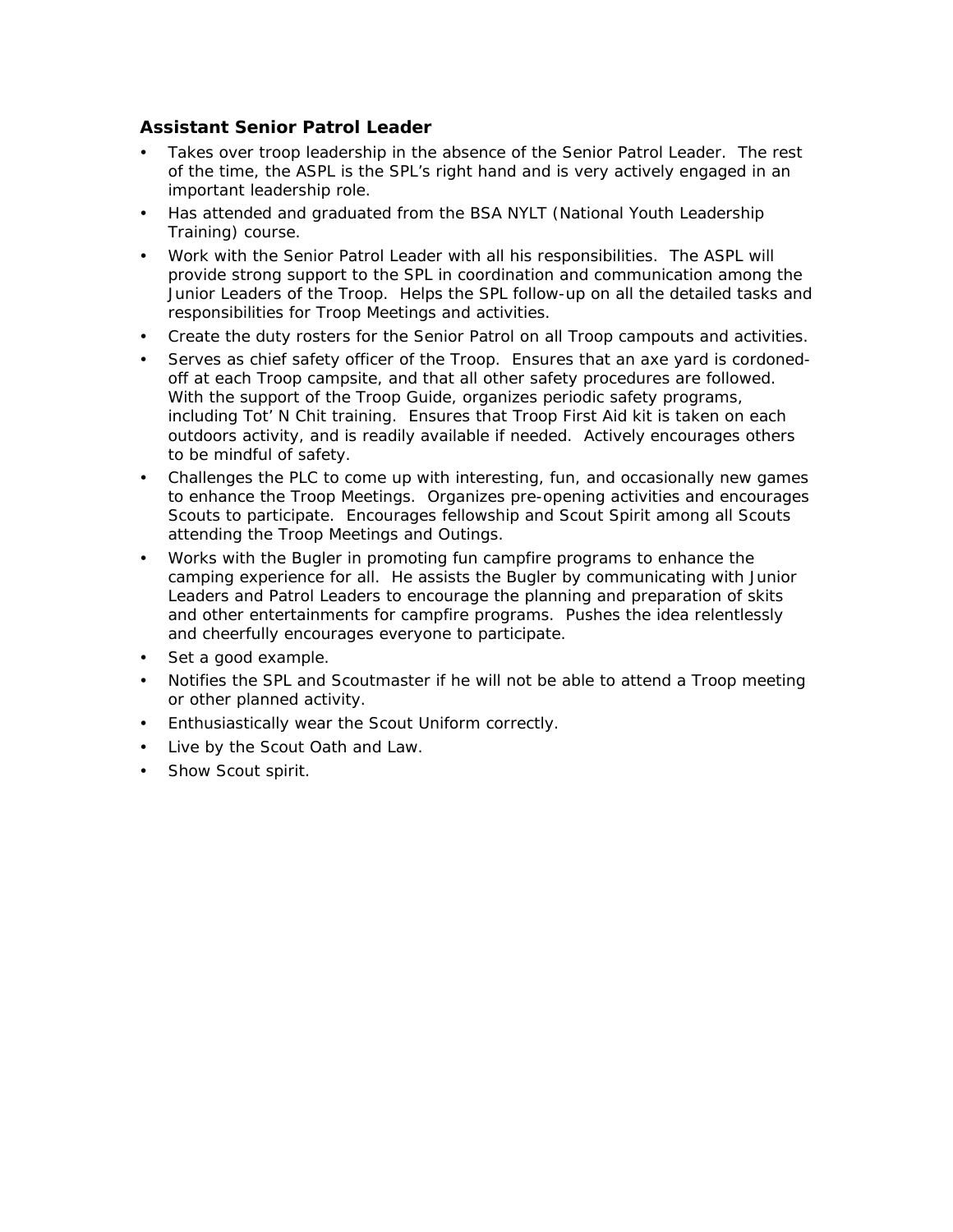#### **Troop Quartermaster**

- The Quartermaster is responsible for gear making sure we have what we need, that it is in good shape, that it is clean, stored neatly, and that we know when something needs to be repaired or replaced.
- Coordinate the maintenance, cleanliness and good order of patrol shelves in the Troop Shed. Checks Patrol gear every month. Inspects the shed every month. Gives monthly reports to the ASPL and PLC so that problems are addressed and corrected before the next campout.
- Keep records of patrol and troop equipment, including compasses and maps.
- Before each campout, prepares a list of Troop gear that will be needed, and advises Patrol Leaders of any special Patrol gear that will be needed.
- Keep equipment in good repair. Report monthly to the ASPL, PLC and Troop Equipment Chair on all lost or broken items in need of repair or replacement.
- Issue equipment to Patrol QM's in September and see that it is returned in good order after all outings.
- Supervise and advise the Patrol Quartermasters in their functions. Schedules meetings with Patrol Quartermasters at the shed to regulate gear.
- Work with the ASPL and Troop Equipment Chair to establish procedures and action plans improve the Troop's control over and maintenance of equipment.
- Reminds Patrol Leaders before each meeting of their responsibilities for set-up and clean-up of the Troop Meeting room and inspects to ensure that this duty is promptly and properly carried out by the Patrols.
- Maintains the Lost and Found box. Is responsible for any items left behind at meetings and trips and notifies the troop of those items.
- Set a good example.
- Notifies the SPL and Scoutmaster if he will not be able to attend a Troop meeting or other planned activity.
- Enthusiastically wear the Scout Uniform correctly.
- Live by the Scout Oath and Law.
- Show Scout spirit.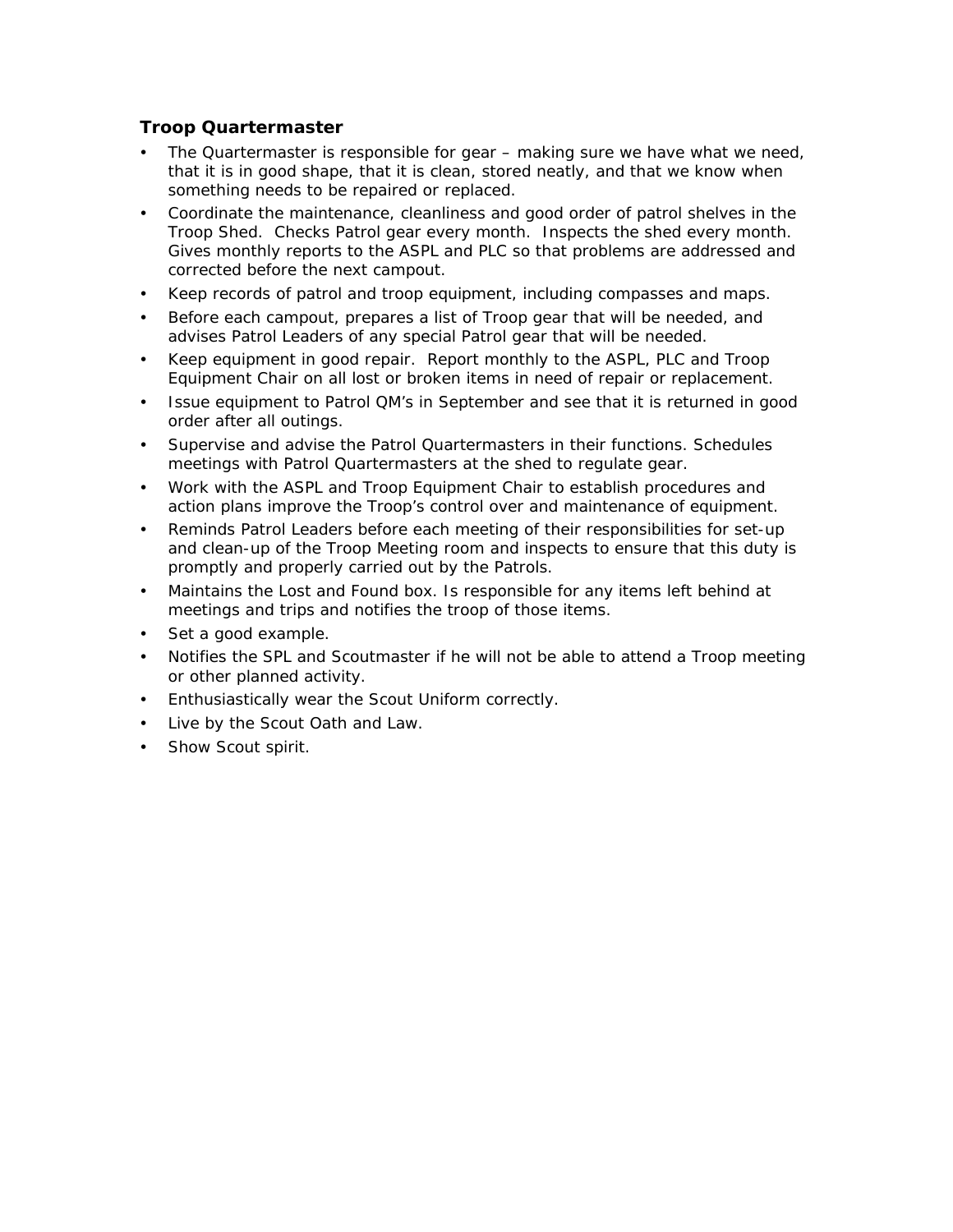#### **Troop Scribe**

- The Scribe drives overall Patrol and Troop effectiveness. He is the leader most directly concerned with the measurement and communication of Patrol and Troop performance, and individual service and attendance. He keeps the Troop focused on efficiency – getting permission slips in, maintaining accurate records, and documenting PLC decisions.
- Keep a log of PLC's decisions. Provide a copy by e-mail to the SPL, Scoutmaster, and Troop Committee Chair within three days of the PLC meeting. Provide a copy to the Scout representing the PLC at the next Troop Committee Meeting. Maintains a binder for the year to include Patrol reports, PLC minutes, attendance records, and Honor Patrol score sheets and other documents of interest.
- Keep a record of all attendance of troop meetings and of all service hours completed by each Scout in the Troop. Present a report of the previous month at each monthly PLC meeting. Notify SPL and Scoutmaster if a Troop Officer has missed three meetings or activities in a row, or four missed meetings/activities or other conditions that require intervention by the Scoutmaster.
- Ensures that all Patrol Leaders are keenly aware of the scoring system used for the Les Seiss competition and provides energetic encouragement. Keep the Les Seiss records up-to-date on a weekly basis. Keep an up-to-date chart posted at all Troop meetings. Announce the Les Seiss standings at the 1st regular troop meeting of the month, and really ham it up – make a big deal about the Les Seiss Award and build a healthy spirit of competition.
- Works with the Patrol Scribes to ensure the accurate and smooth collection of attendance data and permission slips.
- Set a good example.
- Notifies the ASPL and SPL if he will not be able to attend a Troop meeting or other planned activity.
- Enthusiastically wear the Scout Uniform correctly.
- Live by the Scout Oath and Law.
- Show Scout spirit.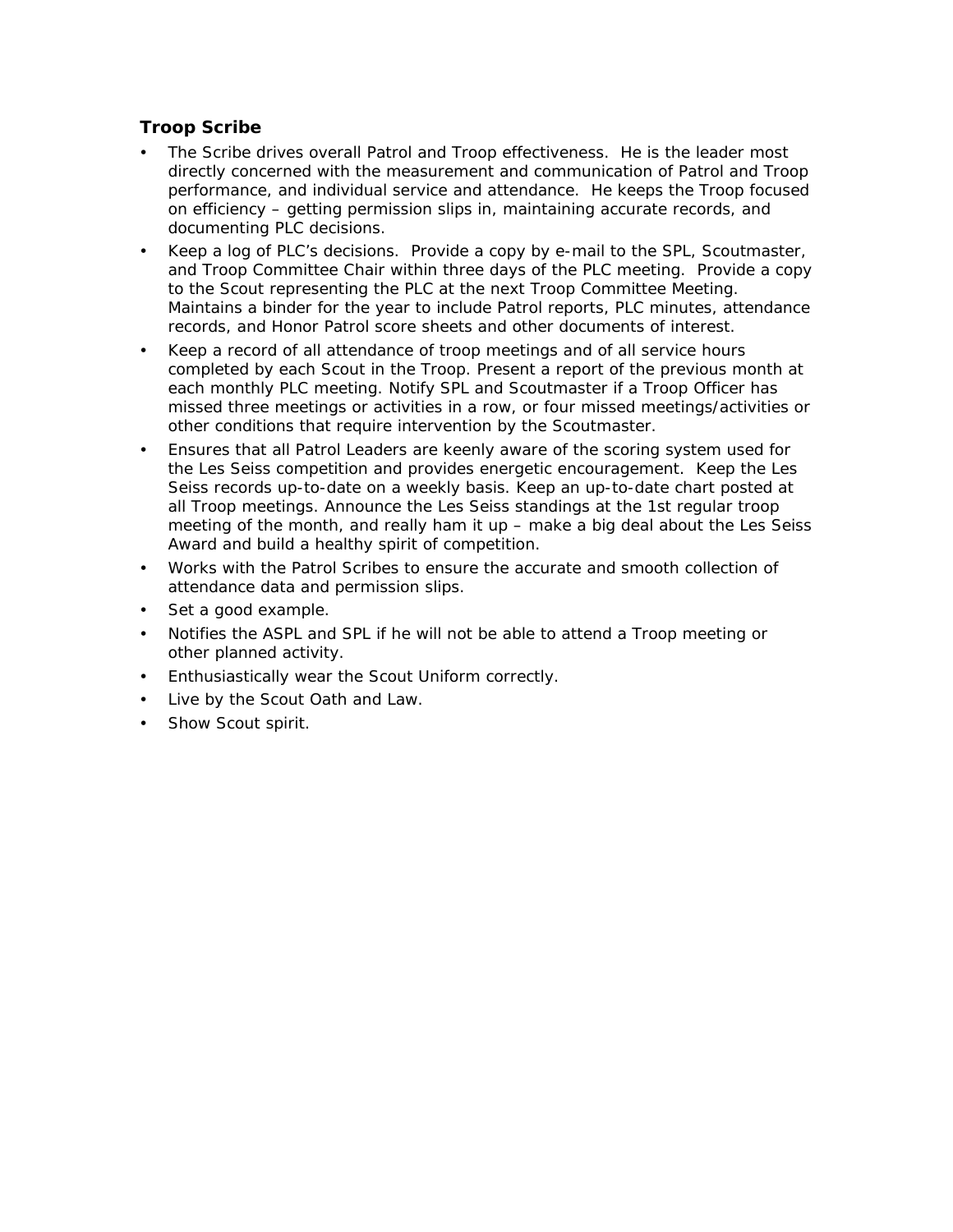## **Troop Librarian**

- Establish and take care of the troop library. Keep records on literature (including CD/DVD's) owned by the troop. Add new or replacement library items as needed.
- Keep literature available for borrowing at troop meetings (i.e. materials need to be stored at Church).
- Keep a system for checking books and pamphlets in and out. Follow-up on late returns.
- By October 1, the Librarian will notify the ASPL and Troop Advancement Chair of the number of currently dated merit badge books available for the merit badge classes planned to be offered during the year.
- At the first meeting of each Merit Badge class, provides the Scouts with the books needed for the class, taking care to record the names of each Scout and the number of the book loaned to him. At the last meeting, collects the books and records the returns against the names of the Scouts, keeping track of the names of Scouts whose books have not been returned.
- By June 1, notifies the ASPL and Troop Advancement Chair of the number of currently dated merit badge books for each merit badge offered at summer camp. By June 30, provides the Scoutmaster with those books that will be needed for the summer camp program, placing the books needed by each Scout in a plastic bag with his name clearly marked on the bag or on a paper visible within the bag. Records the numbers of these books in each bag along with the name of the Scout so that we can recover the books at the end of the week. Collects all books on Friday at camp and reports the list of missing books and the names of the Scouts to the ASPL and Scoutmaster.
- Reports needed books to the Troop Committee
- Set a good example.
- Notifies the ASPL and SPL if he will not be able to attend a Troop meeting or other planned activity.
- Enthusiastically wear the Scout Uniform correctly.
- Live by the Scout Oath and Law.
- Show Scout spirit.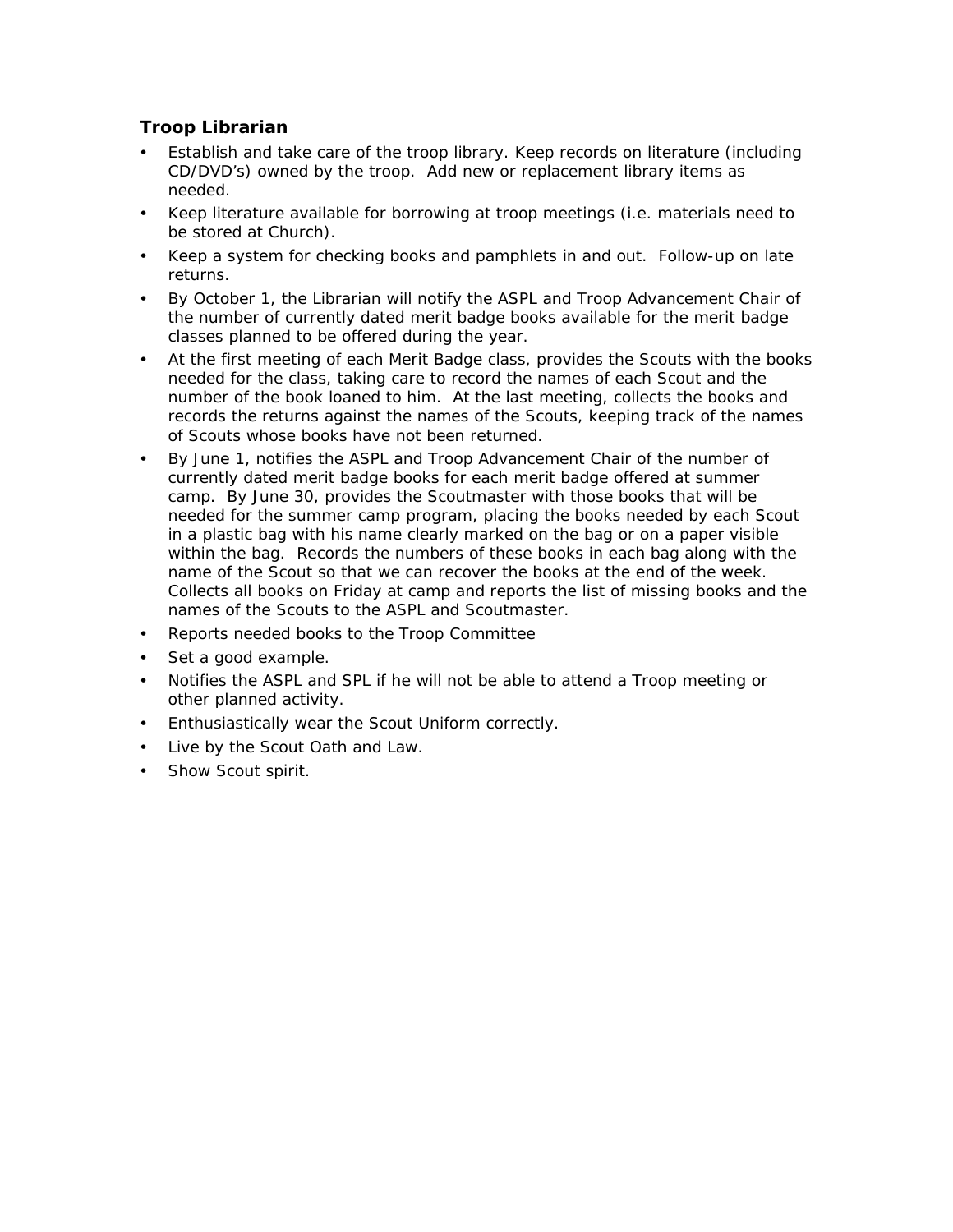#### **Den Chief Guide**

- The Den Chief Guide is responsible for all the den chiefs in all the dens and packs. He is the chief ambassador to the Webelos (or Cubs) and their parents. It is his responsibility to show the Webelos and their parents all that Scouting has to offer and what Troop 90 can do. He is the chief recruiter for Troop 90.
- The Den Chief Guide is responsible for recruiting Den Chiefs to serve the positions in the packs and dens. At the first meeting of the year he will have a signup sheet made for all those who wish to be Den Chiefs. He will then meet with the SPL, JASM, and the Scoutmaster Corp to determine which scouts should be Den Chiefs.
- After the Den Chief Guide picks the new Den Chiefs, he will give each a position in a den or pack. He will contact the leader of the den or pack to find out when and where the den or pack meeting will take place. He will then give this information to the Den Chief assigned to the specific den or pack.
- The Den Chief Guide goes to each pack night every month to supervise his den chiefs, meet with the pack, and to gauge the effectiveness of his den chiefs. He should be familiar with the leaders of all the packs and dens. Issues arising about specific Den Chiefs should only be reported back to the Scoutmaster. The Den Chief Guide should not have to deal with any specific behavioral issues unless asked to by the Scoutmaster.
- The Den Chief Guide is a member of the PLC. As such, he gives monthly reports of his den chiefs at the PLC. At the last PLC he gives a report on the prospective amount of boys who are interested in joining the Troop.
- The Den Chief Guide can be called upon to perform the role of Den Chief.
- The Den Chief Guide is responsible for the attendance of each Den Chief at their respective meetings. He will contact the leaders of the dens and pack to make sure that they are satisfied with the performance of the Den Chiefs.
- Coordinate Den Chief responsibility as an acting Patrol Leader on Troop / Webelos outings. Assist the Den Chief in keeping Webelos participation high
- Be a friend to the boys in the den. Set a good example.
- Enthusiastically wear the Scout Uniform correctly.
- Live by the Scout Oath and Law.
- Show Scout spirit.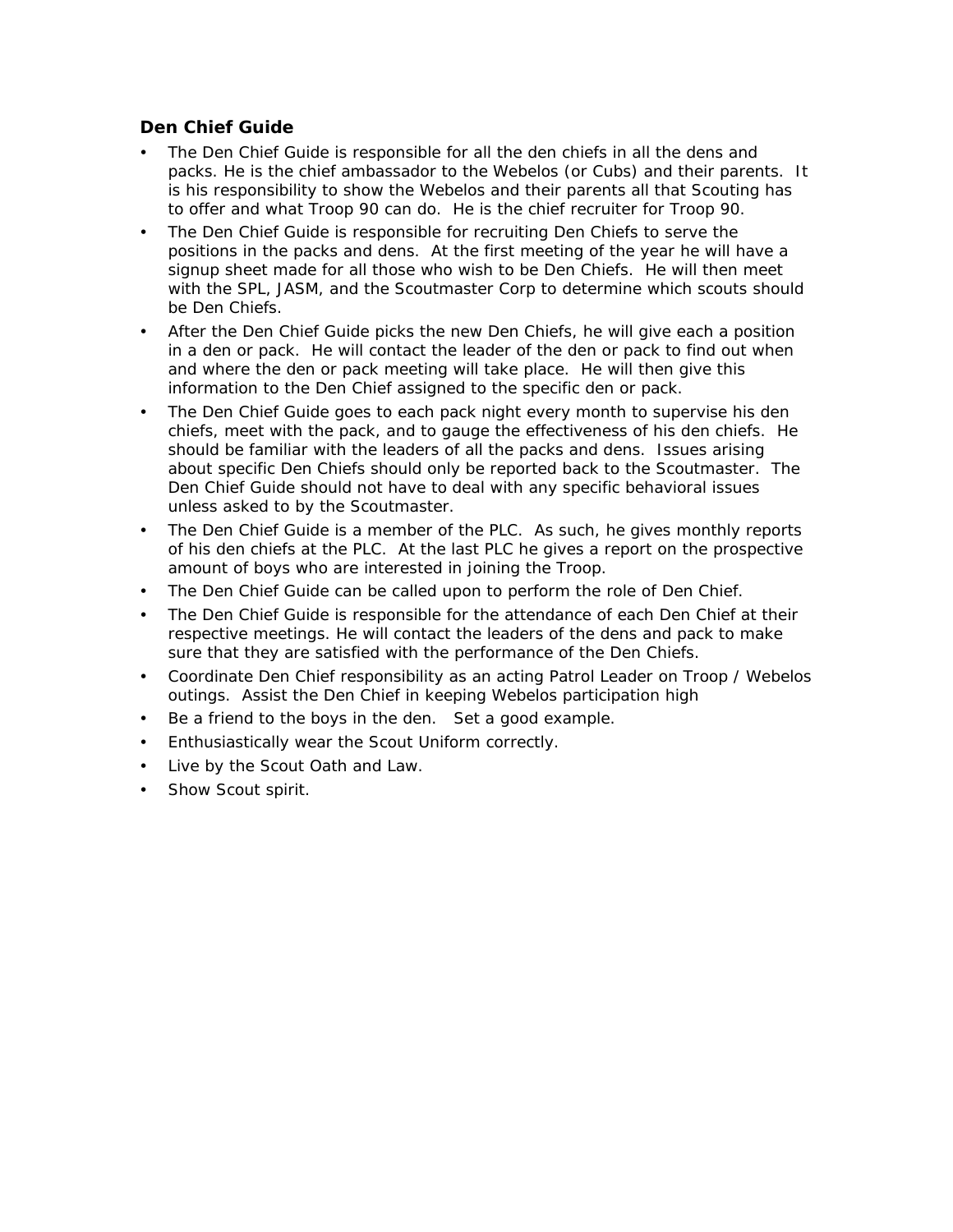#### **Den Chief**

- The Den Chief is one of the ambassadors of Troop 90 to the Webelos (or Cubs) and their parents. He demonstrates though his Scout skills, friendly spirit, and through his service to the Den, that he is a good leader and that his Troop is a good Troop. In helping the Cub Pack, the Den Chief is also an effective recruiter for our Troop.
- Serve as the activities assistant at den meetings. Provides instruction to Webelos in the Scout Oath and Law, Knots, First Aid, and other Scout knowledge as needed.
- Meet regularly with the Den Leader to review the den and pack meeting plans. Help plan or plan entirely the program and game for the Den Leader. Run the meeting from start to finish. Give a report to the Den Chief Guide on the planning and the execution of the meeting.
- Work with the SMC on coordinating den and troop events such as Skills Night at Pack Meetings. Notifies in advance the Den Chief Guide and Webelos Leader if he cannot attend a Webelos meeting or Pack Night.
- Assist in keeping communication lines strong prior to joint Troop/Webelos events. Assist in signups for Troop/Webelos outings, encourage participation. Act as a Patrol Leader on the actual outing and work on keeping Webelos participation high. Assist adult Webelos Leaders in preparing a menu for the outings.
- If serving as a Webelos Den Chief, prepare boys to join the troop. Help the Webelos earn such things as Whittlin' Chip and assist in progress towards their Arrow of Light. Encourage Webelos Scouts to join a Boy Scout Troop upon graduation.
- Help out at weekly den meetings and monthly pack meetings.
- Be a friend to the boys in the den.
- Set a good example.
- Enthusiastically wear the Scout Uniform correctly.
- Live by the Scout Oath and Law.
- Show Scout spirit.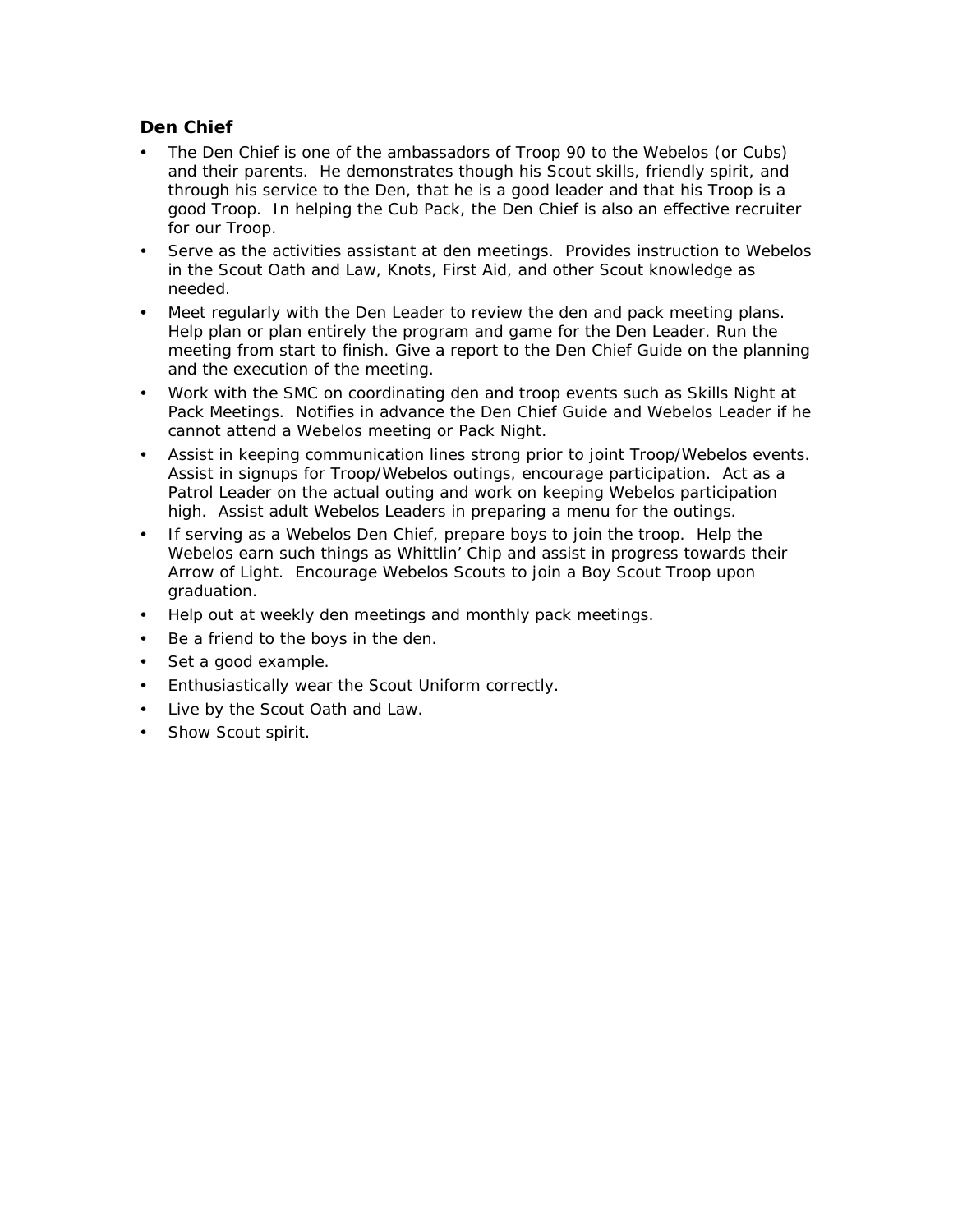#### **Troop Guide**

- Works closely with Scouts below the First Class rank to establish realistic plans to achieve the requirements needed for their next rank. Works with the Patrol Leaders in advance of campouts and hikes to ensure that Patrol Leaders are aware of the Scouts needing to complete requirements on these occasions.
- Attend the PLC meetings. Reports on progress achieved by each Scout in the previous month. Provides a report to the Scoutmaster for update to the TroopMaster records.
- Works with Skill Class Instructors to ensure that the needs of each Scout, in terms of specific requirements remaining to be met, are understood by the Instructors. Follows up with the Scouts after their skill classes to assess their progress and reinforce as needed.
- If assigned to a specific patrol as an advisor, the Troop Guide provides training and direct support to the Patrol Leader. Works with the Patrol Leader on coordinating Patrol meetings and activities and generally helps the newer Patrol Leader learn the job quickly.
- With the ASPL, organizes Tot' N Chit training for all New Scouts.
- Serves as chief proponent of the Outdoor Code and Low-Impact camping and hiking practices. Strongly communicates and demonstrates a commitment to these principles and insists on adherence by all Scouts. The Troop Guide will be a constant advocate for cleanliness, conservation, and consideration in the outdoors program.
- Be a friend to every New Scout and help him to feel proud to be part of our Troop.
- Set a good example.
- Notifies the Scoutmaster if he will not be able to attend a Troop meeting or other planned activity.
- Enthusiastically wear the Scout Uniform correctly and encourages others to do the same.
- Live by the Scout Oath and Law.
- Shows Scout Spirit.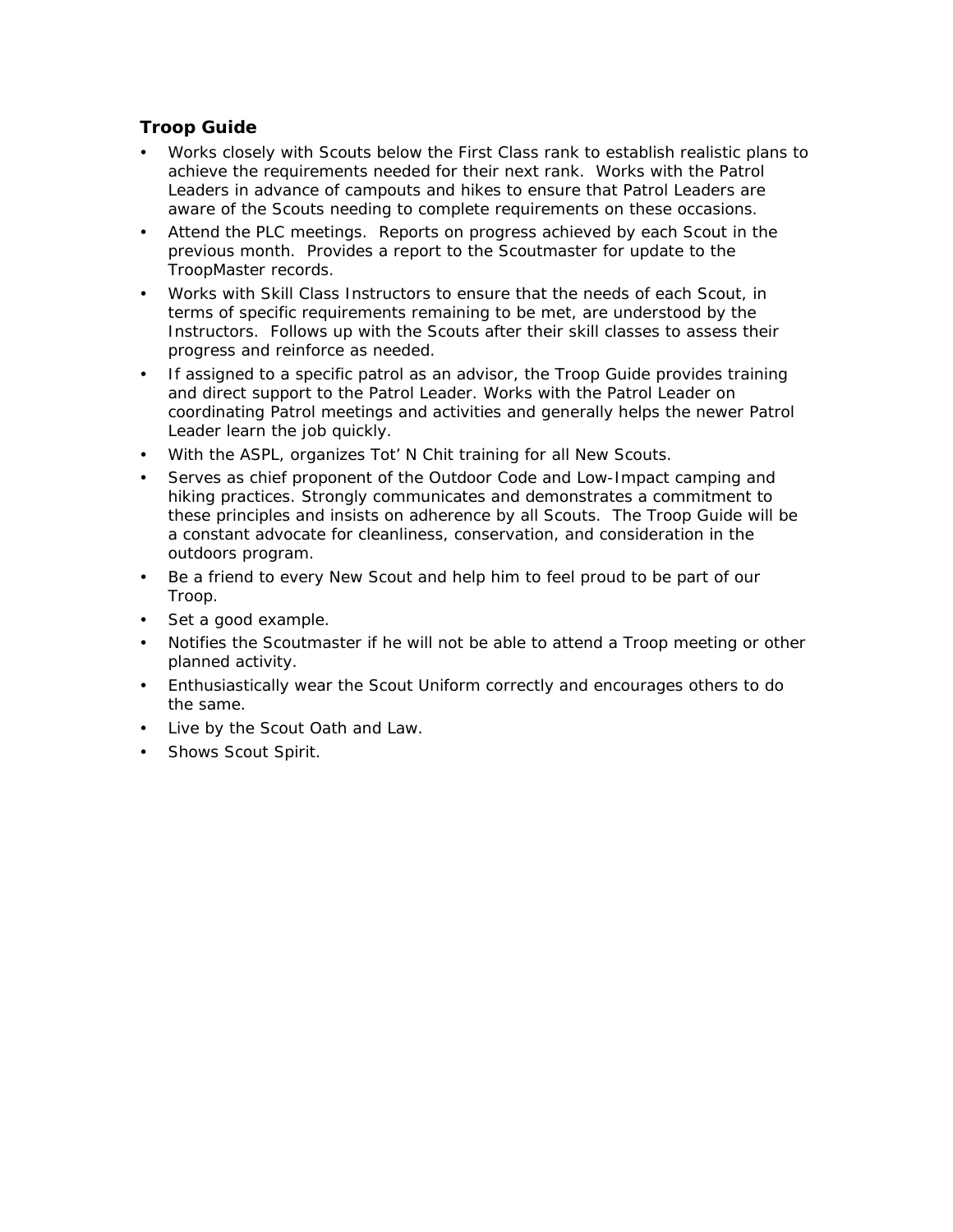## **Junior Assistant Scoutmaster (JASM)**

- Accomplish miscellaneous duties assigned by the Scoutmaster.
- Attend the Patrol Leader Council meetings. Notifies the SPL and Scoutmaster if he will not be able to attend a Troop meeting or other planned activity.
- The JASM will oversee the running of appropriate contests and games of skill to enhance and improve the Skills Program. He will also help oversee game time at Troop meetings.
- Provides guidance to Troop Guides. Assists Troop Guides in planning their activities with the younger Scouts. Will help the Troop Guides provide encouragement to the Scouts and will assist as needed in the planning and testing activities of the Troop Guides. Helps the Troop Guides evaluate the progress of the younger Scouts and suggests strategies to increase the effectiveness of their efforts.
- Gains access to TroopMaster reports to give the patrol leaders their patrol members' advancement information.
- Set a good example.
- Enthusiastically wear the Scout Uniform correctly.
- Live by the Scout Oath and Law.
- Show Scout spirit.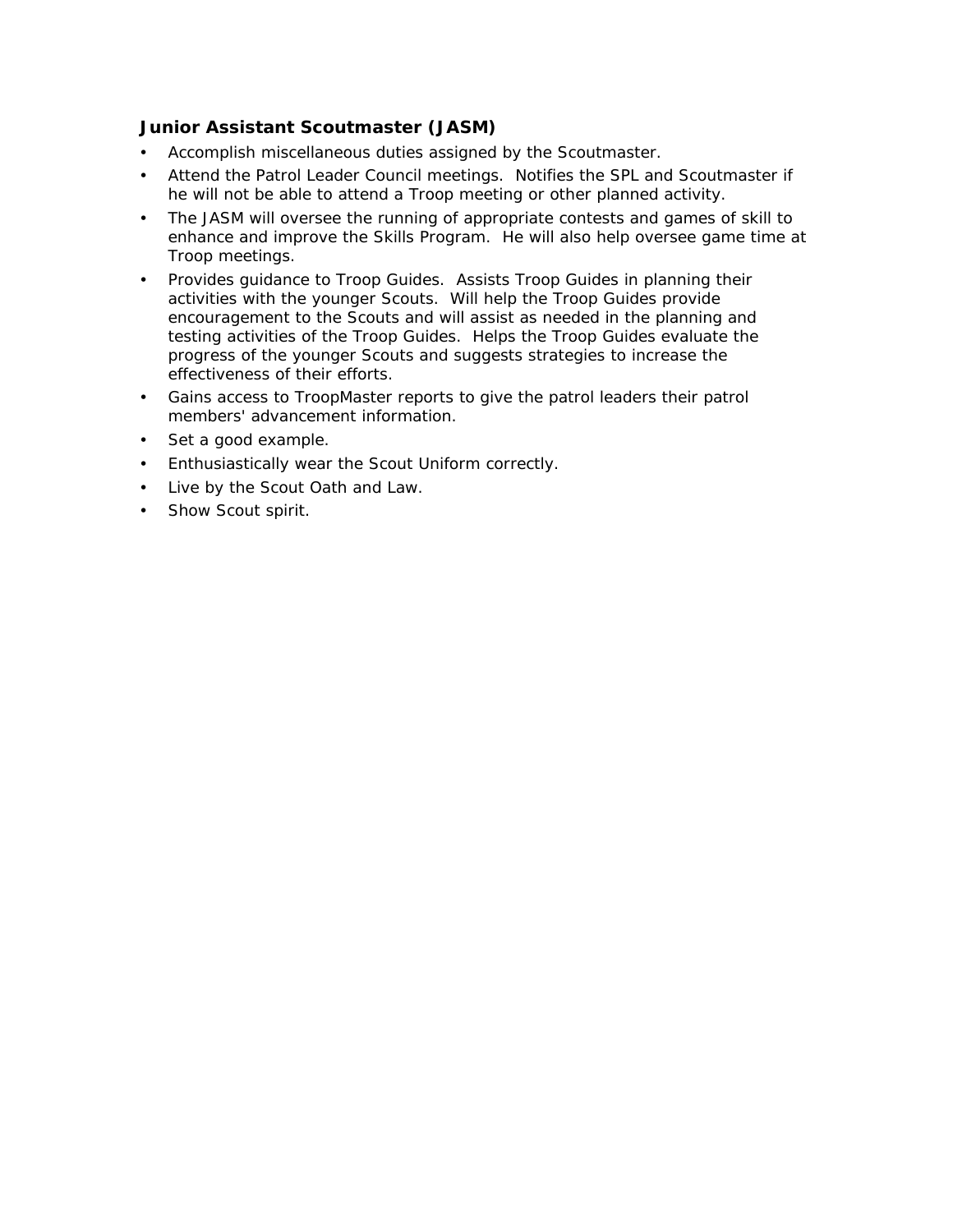## **Chaplain's Aide**

- The Chaplain's Aide is assistant to the Troop Chaplain. As such, he should complete all tasks set by the Troop Chaplain. Also, he is the liaison between the scouts and the Troop Chaplain. The CA is responsible for the moral integrity of the troop.
- The Chaplin's Aid will coordinate Scout participation in Scout Sunday. He will put together Color Guard, posters, setting up tables, handing out programs. The Chaplin's Aid will be the one to promote attendance at Scout Sunday event through enthusiastic promotion at circle time.
- The CA will provide the Invocations at COH's with respect and reverence.
- The Chaplain's Aide is the scout that is very interested in his own personal faith while having a reverent respect for other faiths. His goal to help Scouts become more aware of the importance of a strong faith regardless of which religion the Scout practices.
- He, himself, must earn the religious medal in his respective faith. He must also persuade two other scouts to start their respective religious medals. During the medal process, he must encourage and guide those scouts to continue their faith journey. At the end of the medal process, one of the scouts must have gained their religious medal.
- The Chaplain's Aide is responsible for the language used in the troop. As such he should not swear, curse, use profanity, or any other crude language. He should also persuade other scouts to change their language usage. If a scout is consistently using bad language it is the job of the Chaplain's Aide to inform the SPL.
- The Chaplain's Aide is the scout in charge of relations with Sand Hills Presbyterian Church. When a Court of Honor is near, it is the responsibility of the Chaplain's Aide to invite the Church Representative to attend the proceedings. This is especially crucial for an Eagle Court of Honor.
- Set a good example.
- Enthusiastically wear the Scout Uniform correctly.
- Live by the Scout Oath and Law.
- Show Scout spirit.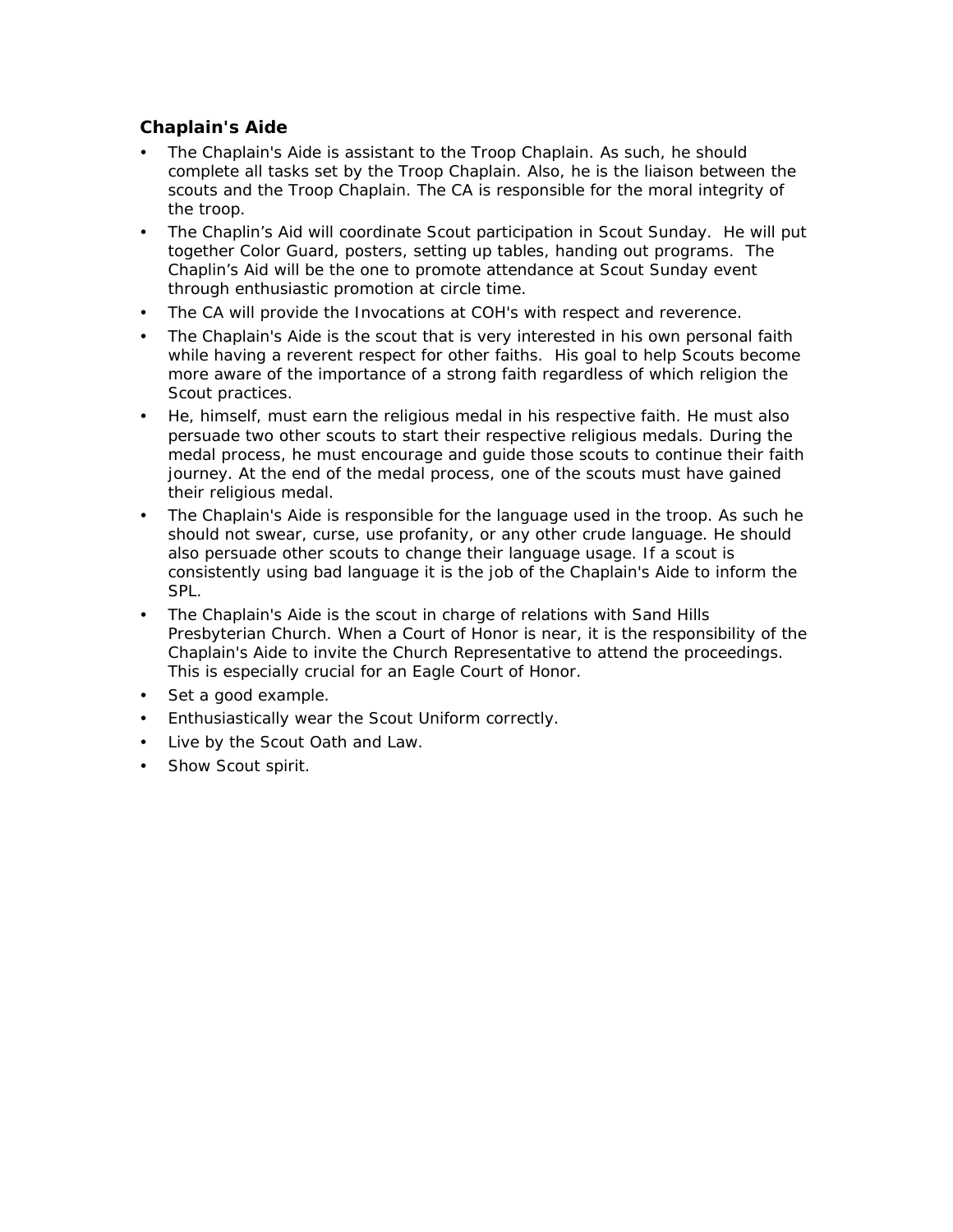#### **Head Instructor**

- The Head Instructor is responsible for all the skills classes for the entire year. This includes setting up all the materials needed and getting the necessary paperwork from the troop files. The Head Instructor gives this paperwork out to the instructors of the classes at least one week beforehand.
- The HI shall ensure that instructors are prepared to lead class and understand what materials they will require to effectively perform any hands-on demonstrations that the skill class will require.
- The HI shall review the skills class materials and have the responsibility to update material that is dated or is no longer relative. The HI may introduce new material to the Skills Class or hold specific training that the troop may require, such as "How to Deal with Bear Encounters".
- The HI coordinates the instructors' schedules so that they are able to fulfill their duties as well as take their required merit badges.
- The HI is required to report to the PLC the status of the monthly skills classes.
- The HI is also required to schedule meetings with his instructors to brainstorm effective teaching techniques to enhance the basic program.
- The HI will monitor the progress of the scouts in Skills Classes through testing after each skill has been completely taught. He will maintain records of the scores of each scout.
- The HI will monitor the years that a scout has been active in skills classes. The HI will recommend any scout who has completed two year in each skills class for merit badges or instructorship to the PLC and the Scoutmaster Corp.
- The HI is in charge of the cleaning up of all the papers after a troop meeting and storing them in the shelves in the meeting room. He is to be accountable for any items left after the meeting is over. All scouts that have lost items should go to the Head Instructor.
- Set a good example.
- Enthusiastically wear the Scout Uniform correctly.
- Live by the Scout Oath and Law.
- Show Scout spirit.

#### **Instructor**

- Work with troop guides helping new Scouts advance.
- Instruct skills classes as designated by the Head Instructor.
- Works closely with the Head Instructor to insure a lively and informative program.
- Set a good example.
- Enthusiastically wear the Scout Uniform correctly.
- Live by the Scout Oath and Law.
- Show Scout spirit.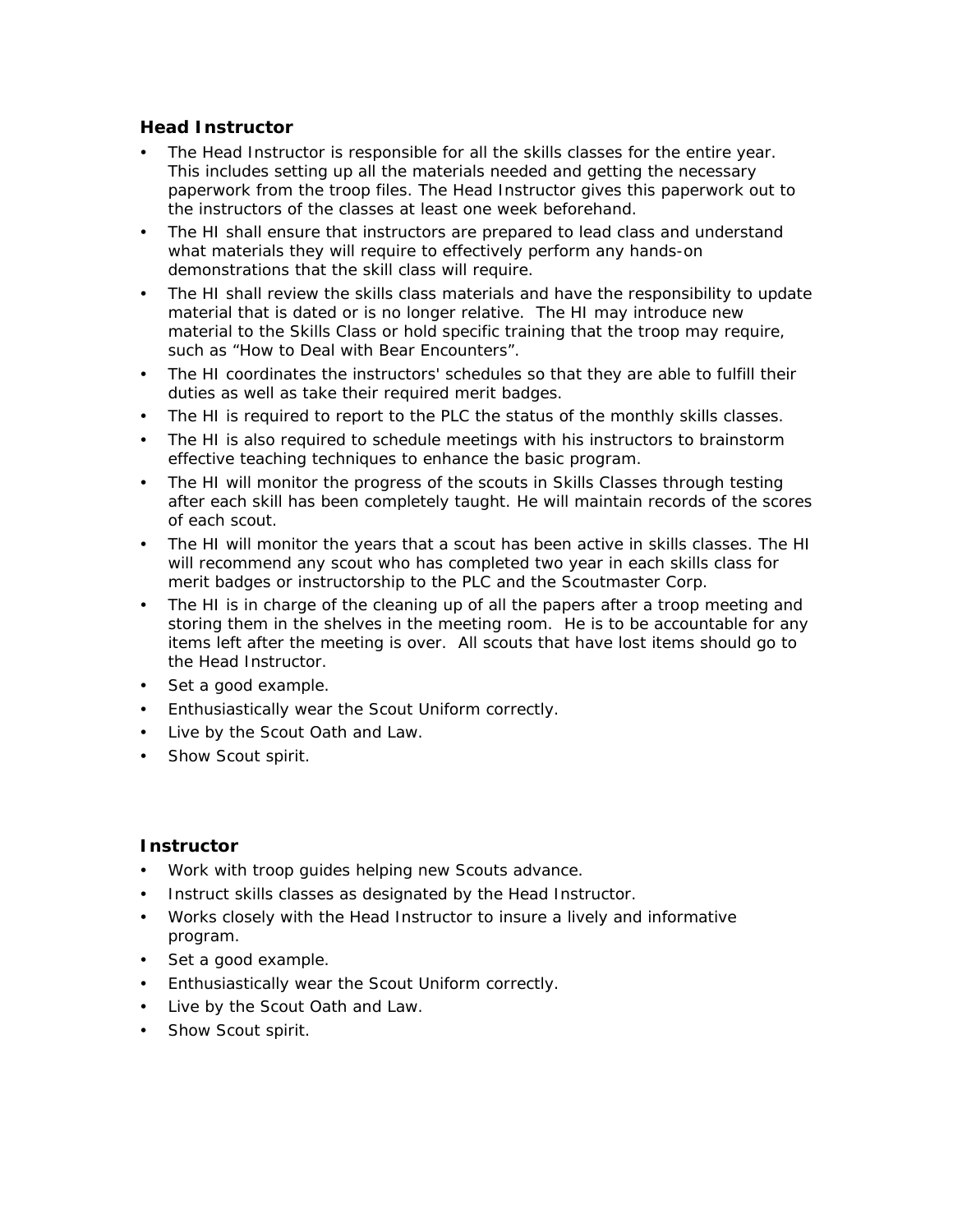## **Bugler**

- The Bugler is the most animated scout in the troop. He should always have a smile on his face. It is his responsibility to make sure that the troop is having a good time.
- The Bugler also must play some sort of instrument whether customary or unorthodox to gain the attention of the troop and to save the voices of the SPL, ASPL, and other boys in leadership positions. At the sound of the Bugler the troop must "Fall in."
- Audition repertoire to consist of: *Assembly, To the Colors, Reveille and Taps*. The music for these pieces can be found in the Music and Bugling merit badge pamphlet.
- Bugler plays Assembly at 7:30 pm, To the Colors prior to the opening ceremony at 7:35, and Taps at the closing for all regular troop meetings.
- The Bugler is also responsible for patrol and troop cheers. He should schedule meetings with patrol cheermasters to make sure that each patrol has a cheer. It is his job to help the patrol cheermasters to make new cheers if a patrol's cheer is too old or if the patrol is new. He can also go to patrol meetings if the patrol leader wishes to have a patrol activity of making a cheer. He also has the responsibility of making a troop cheer and teaching it to everyone.
- The Bugler is also the Master of Ceremonies at every campfire. He is responsible for the effective running of the campfire. It is his responsibility to screen a patrol's or scout's skit or song before it is presented. The Bugler has the power to deny a patrol or scout the privilege of performing their skit if he feels it is inappropriate. The Bugler should also have a selection of new skits available that he can teach to a patrol without a skit.
- It is the responsibility of the Bugler that an opening game is run. He therefore should be the first person to arrive at the church. He should also be running the game at game time.
- The Bugler is also responsible for the attentiveness of the troop during the opening of every meeting and colors at summer camp and special occasions. This includes no chewing of bubble gum, no hat-wearing, and no coat-wearing. At special occasions he might be called upon to play taps or vespers.
- Set a good example.
- Enthusiastically wear the Scout Uniform correctly.
- Live by the Scout Oath and Law.
- Show Scout spirit.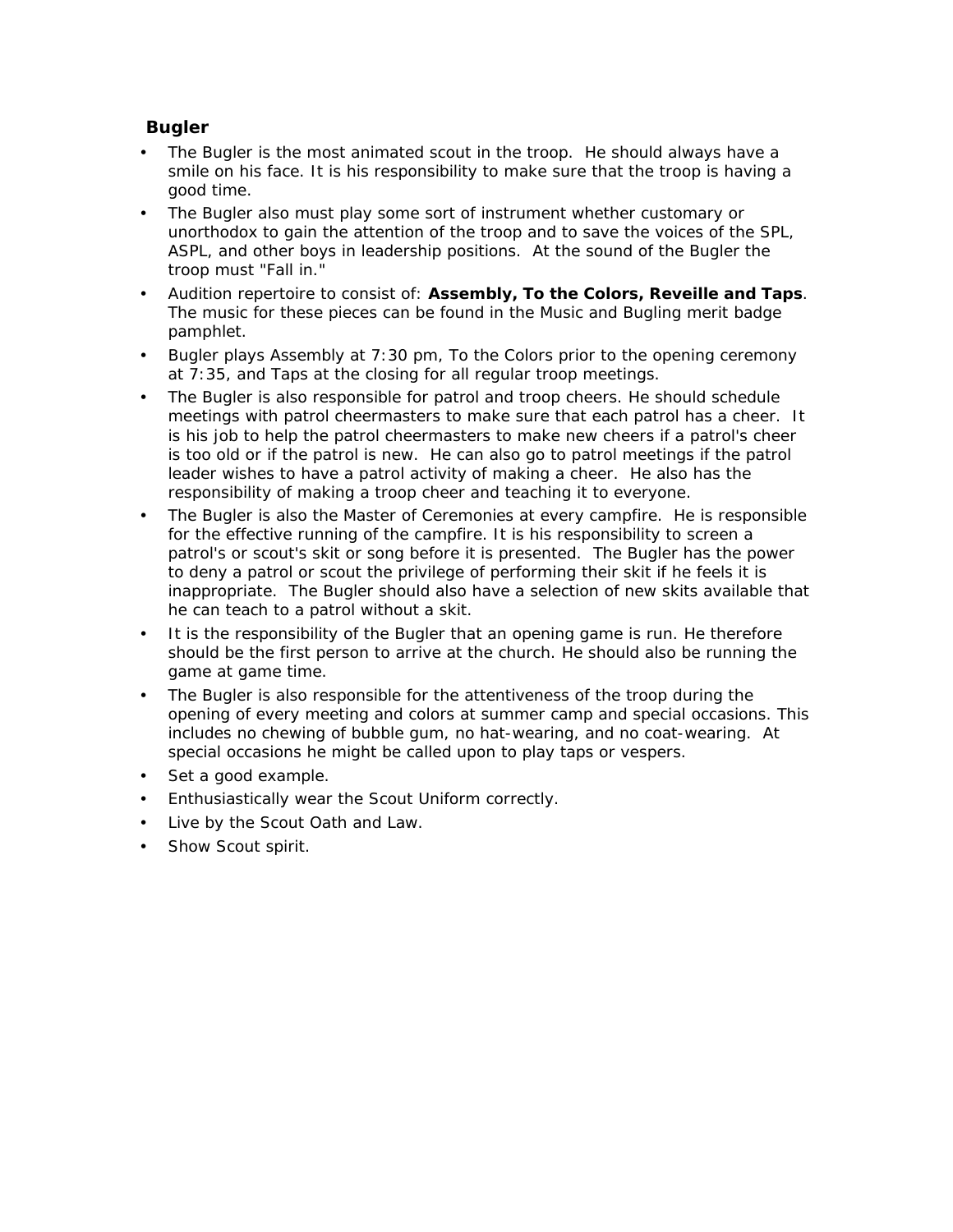## **Historian**

- The Troop Historian is responsible for both troop and patrol histories.
- The Historian will capture the events of the troop by serving as photographer. He is expected to attend the majority of troop outings and activities and document them in pictures which will be maintained by the Historian. If the Historian is unable to attend an event, he should ask another to take pictures for him. The historian will maintain CD's and photos containing pictures of Troop events and outings.
- The Historian will work with the Troop Committee Publicity Coordinator to write news paper articles about Troop Activities. The Historian may write the article himself or ask another scout to do it. The Historian is ultimately responsible to see that the articles are complete and done well. The Historian will maintain copies of these articles. The Historian will coordinate the assignment and collection of trip reports for the Troop Committee Publicity Coordinator and the Troop Website.
- The Historian should maintain a set of current operating documents which contain such things as the by-laws of the troop and documents that pertain to advancement and leadership responsibilities. The Historian shall maintain a library which will consist of the slide presentations used at the Court of Honor's.
- The troop historian works with the troop's historical committee to plan special events such as the troop's major anniversaries. For these events the historian is in charge documenting important recollections that troop alumni remember.
- The historian shall maintain the cabinets in the hallway that contain documents of historical value to the Troop.
- Set a good example.
- Enthusiastically wear the Scout Uniform correctly.
- Live by the Scout Oath and Law.
- Show Scout spirit.